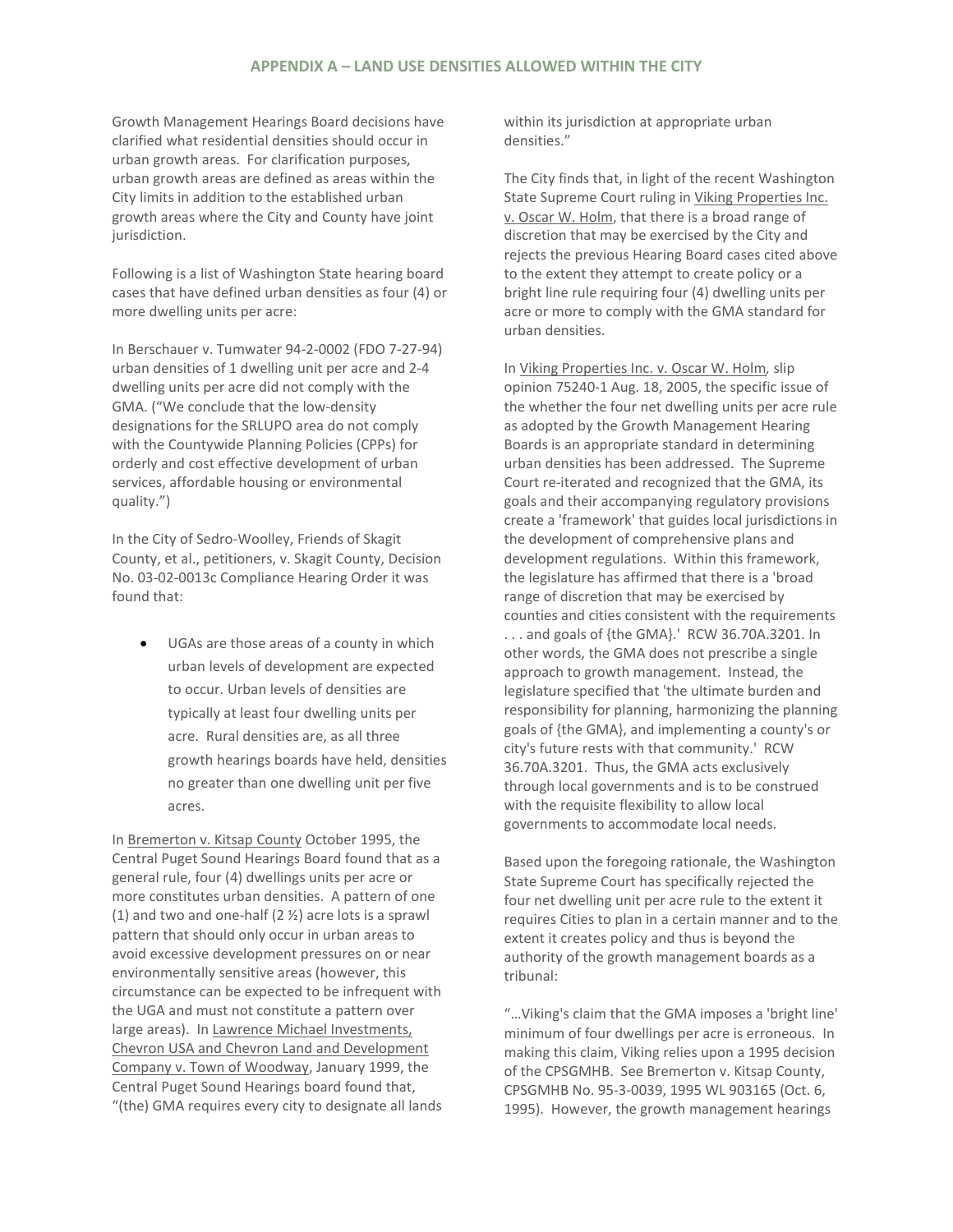## **APPENDIX A – LAND USE DENSITIES ALLOWED WITHIN THE CITY**

boards do not have authority to make 'public policy' even within the limited scope of their jurisdictions, let alone to make statewide public policy. The hearings boards are quasi-judicial agencies that serve a limited role under the GMA, with their powers restricted to a review of those matters specifically delegated by statute. See RCW 36.70A.210(6), .280(1); Sedlacek v. Hillis, 145 Wn.2d 379, 385-86, 36 P.3d 1014 (2001) (stating that public policy is set forth in constitutional, statutory, and regulatory provisions, as well as prior judicial decisions). Accord Roberts v. Dudley, 140 Wn.2d 58, 63, 993 P.2d 901 (2000); Thompson v. St. Regis Paper Co., 102 Wn.2d 219, 232, 685 P.2d 1081 (1984). See also Skagit Surveyors & Eng'rs, LLC v. Friends of Skagit County, 135 Wn.2d 542, 565, 958 P.2d 962 (1998) (stating that the GMA is not to be construed to confer upon a hearings board powers not expressly granted in the GMA). Second, Viking's argument fails to account for the fact that the GMA creates a general 'framework' to guide local jurisdictions instead of 'bright line' rules. See RCW 36.70A.3201; Richard L. Settle, Washington's Growth Management Revolution Goes to Court, 23 Seattle U. L. Rev. 5, 9 ('most GMA requirements are conceptual, not definitive, and often ambiguous'). Indeed, the existence of restrictive covenants that predate the enactment of the GMA and limit density within the urban growth areas are the type of 'local circumstances' accommodated by the GMA's grant of a 'broad range of discretion' for local planning. See RCW 36.70A.3201; Cent. Puget Sound Hearings Bd., 142 Wn.2d at 561."

Based on the Viking case, the City finds that:

- The four net dwelling unit per acre general rule is invalid to the extent it serves to require a City to plan in a certain manner.
- That this general rule is invalid to the extent it creates a higher burden on the City than what is clearly set forth in the GMA or shifts the burden to the City in which it must now 'prove' to the Board its decisions beyond showing its work.
- That this general rule is invalid to the extent the GMA requires every city to designate all lands within its jurisdiction at appropriate urban densities equates to requiring four net dwelling units per acre and that any residential pattern at a lower density will be subject to increased scrutiny

by the Board to determine if the number, locations, configurations and rationale for such lot sizes complies with the goals and requirements of the Act, and the jurisdiction's ability to meet its obligations to accept any allocated share of countywide population.

**Table 6.2** identifies all of the City's residential zoning designations and their associated densities with different development options that the City permits.

The City determines density requirements for developments using net calculations by multiplying the total acreage of a parcel of property excluding existing or planned streets and rights-of-way and the open water area of wetlands or streams by the density allowed per the site zoning.

Given that the GMA requires every city to plan to reduce the inappropriate conversion of undeveloped land into sprawling, low-density development, the minimum net density for all new residential development, except as outlined below, within the City will be at a minimum density of four (4) dwelling units per acre unless documented critical areas, areas of special flood risk designation, resource lands, restriction on access or other physical site constraints are evident on a parcel that would preclude a development that would yield four (4) dwelling units per acre.

The two (2) zoning designations that result in subdivisions that have a net density of less than four (4) dwelling units per acre are the R-1, 3.0 and the Residential-Agricultural (R-A) which result in maximum densities of 3.0 and 1.24 dwelling units per acre, respectively. The R-1, 3.0 has a minimum lot size of 13,500 square feet and the R-A has a minimum lot size of 35,000 square feet.

As of January 1, 2016, within the City limits there are approximately 731 acres of property zoned R-1, 3.0. These areas will be evaluated to ensure that documented critical areas, a special flood risk designation, resource lands, restrictions on access or other physical site constraints are present so that a density less than the four (4) dwelling units per acre can be justified (as supported, in part, by *Berschauer v. Tumwater* 94-2-0002 (CO 12-17-94), where the Board found that 2-4 dwelling unit per acre designation for a residential/sensitive area where